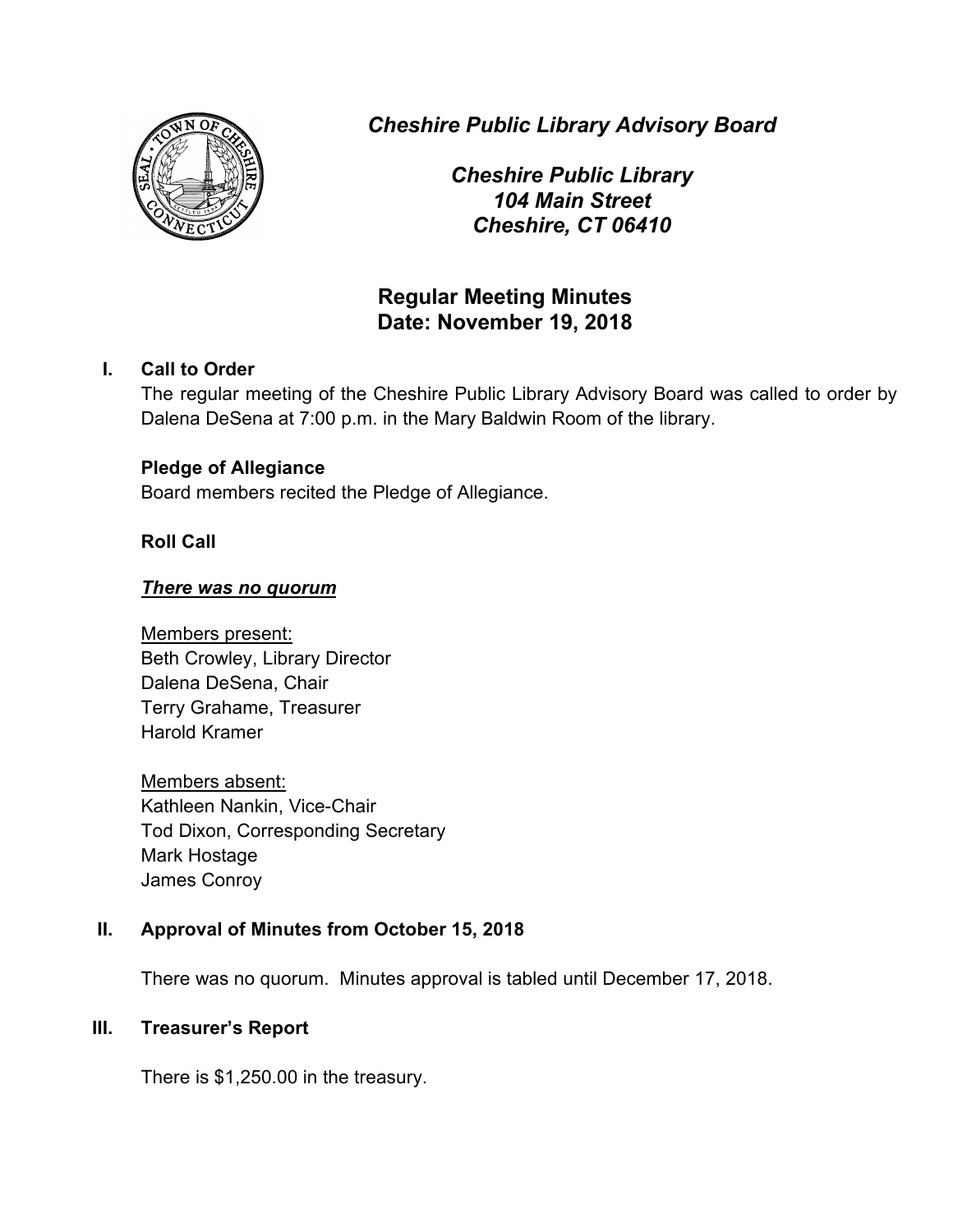#### **IV. Communications**

Mr. Kramer attended the ACLB Conference on Friday, November 2, 2018 at the University of Hartford and gave a summary of the events that took place. He attended discussions on everyday advocacy for libraries, ethics, and strategic planning. He said that he gained a broader perspective on the role of a public library board and that the Cheshire Library Board should have a more formal effort to lobby the next time the budget is discussed.

Mrs. Grahame attended a lecture and presented a Cheshire Herald article on "The Natural and Cultural History of Cheshire, Viewed Through an Ecological Lens". It was presented by Laurie Sanders, Cheshire's first environmental planner and former resident. The lecture was held at First Congregational Church of Cheshire on Wednesday, October 24. Ms. Sanders is willing to present at the Cheshire Library.

#### **V. Report of the Chair**

Mrs. DeSena presented a Cheshire Herald article from Ms. Nankin on "Pages in History". The article focused on the opening of the new wing of the Cheshire Library on November 13, 1958, 60 years ago. The librarian who spearheaded the effort was Mrs. W. Herbert Moss. The addition more than doubled the existing size of the library and volunteers helped to move approximately 10,000 adult books in 4 days.

## **VI. Report of the Library Director**

#### **Personnel**

• The positions of Assistant Director, 15-hour clerk, and 25-hour Senior Library Associate have been posted. It is hopeful that they will be filled in January 2019

#### **Building and Grounds**

• The renovation program is near completion. The upper level is almost finished and furniture has been ordered. Some of the electrical installation issues are still being finalized and should be completed soon. If approved, the upper level will have 4 cord reels installed above the ceiling for its data lines. A grand opening will be scheduled in February 2019.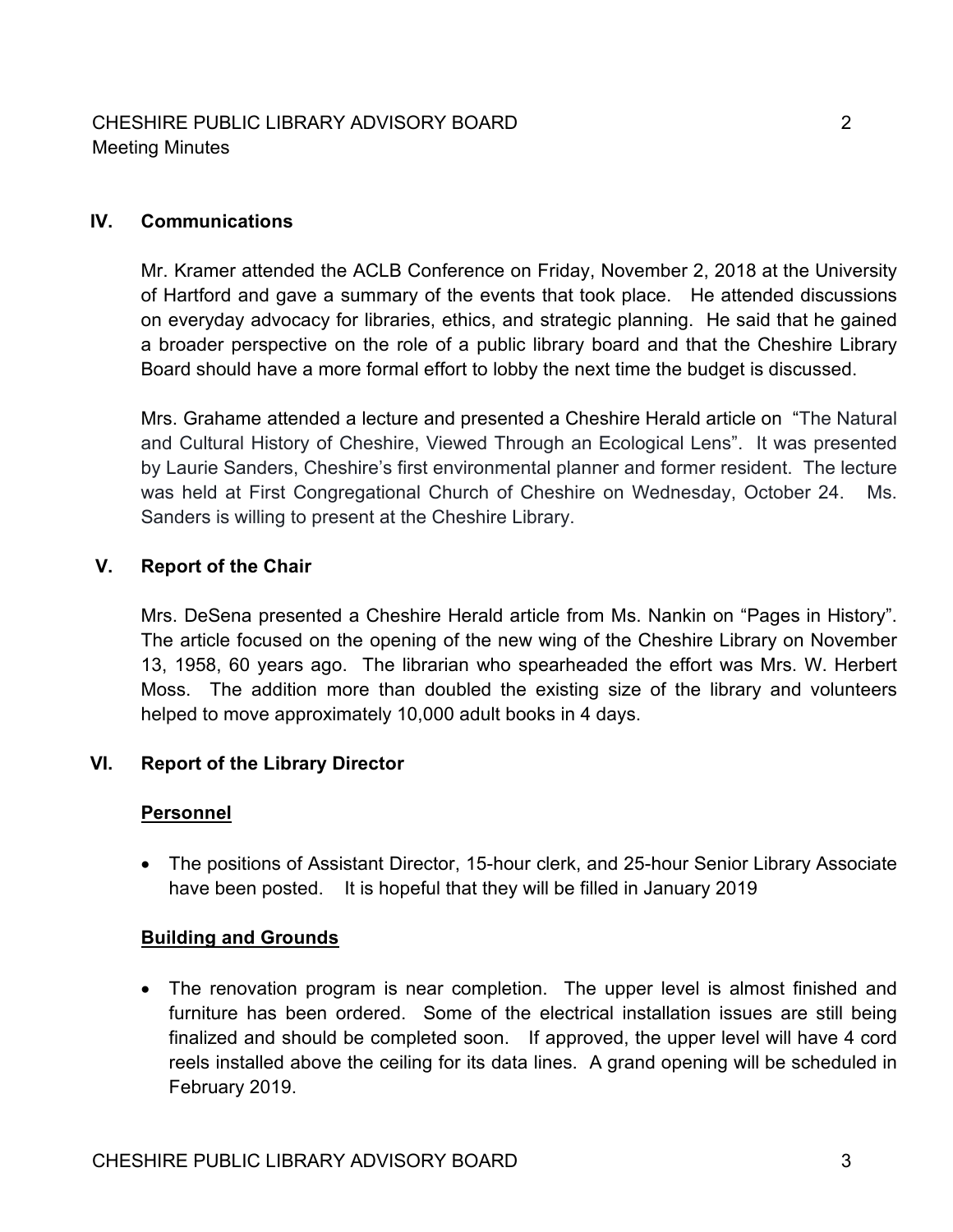#### Meeting Minutes

- Public Works has been contacted about installing a new water fountain in the main lobby as there have been complaints since the old fountain was removed.
- New tables that are stackable and lighter weight have been purchased.

## **Friends of Cheshire Library/Artsplace**

- The Friends book sale had record attendance at the opening preview night. The event closed at 7:30 p.m. on opening night due to snow. The preliminary report states that the event did well with sales.
- Artsplace, in conjunction with Cheshire Parks & Rec, held its first pumpkin carving Halloween Bash in Mixville on October 19. It was well attended and will be repeated next year.

#### **Programs**

- There were approximately 200 attendees (parents and children) at the October  $26<sup>th</sup>$ Halloween After Hours Event.
- The Library's Sunday hours resumed on November  $4<sup>th</sup>$  and the first Sunday concert of the season featured a folk quartet with approximately 100 people attending.

## **Other**

- Ms. Crowley held 30 minute conferences with each employee in October so that she could get to know her staff. The need for all-staff meetings was a common theme and the Town Manager has approved a request to hold quarterly meetings where the Library will close for two hours on a weekday morning so that all staff are able to attend.
- Ms. Crowley presented at the Connecticut Library Association Support Staff Conference on October 26<sup>th</sup>.